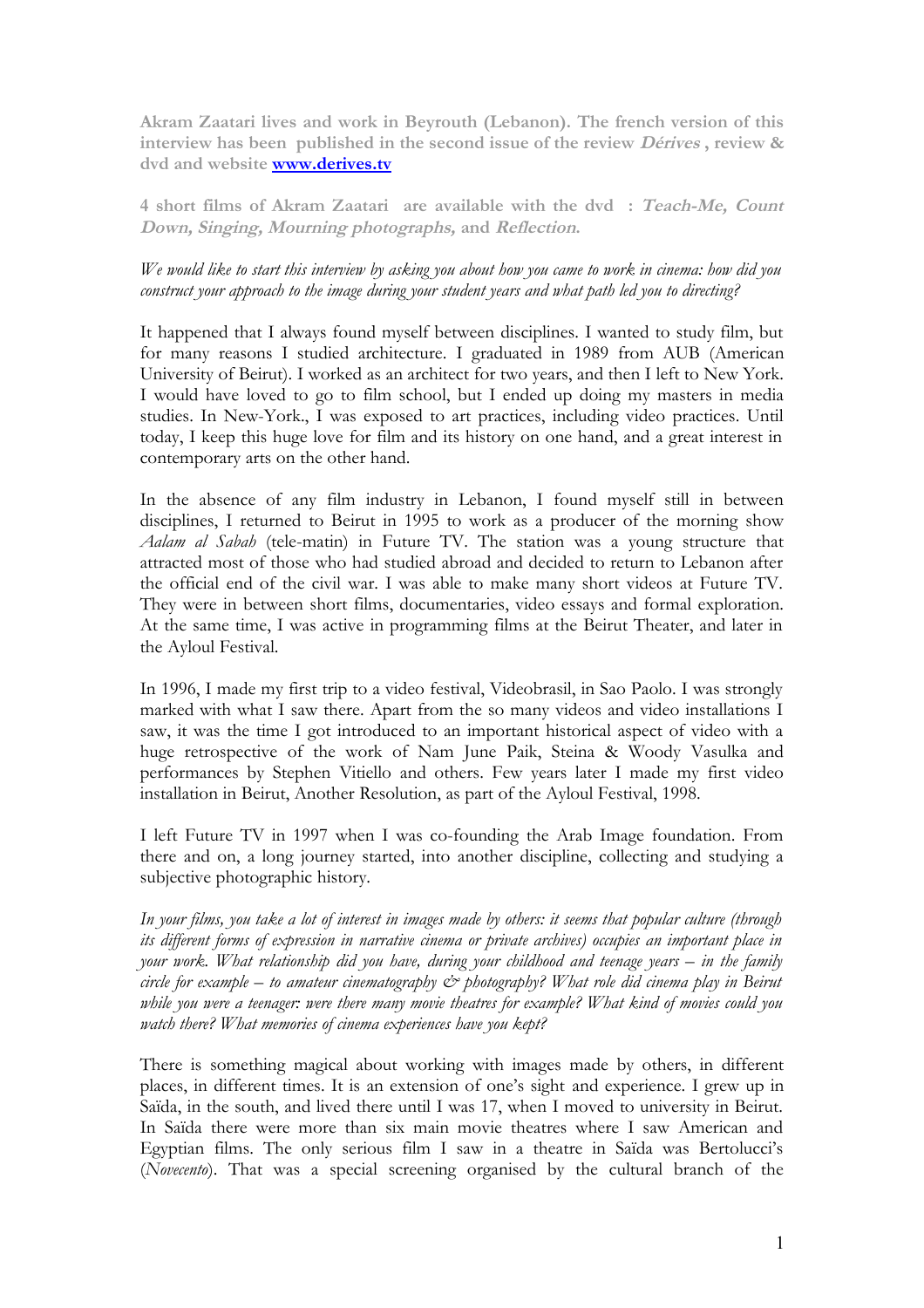communist party in the South. The important films I saw during my adolescence were on television or on rented VHS cassettes. That was my universe.

In the late seventies, I started learning photography using my father's camera. I also started recording audio and music. In the early eighties, I started recording from television. Maybe these recording habits were a response to the impossibility of making films at the time. Audio and TV material where part of my environment, as real as the apartment I lived in, as real as school friends. I grew up in difficult political times, when it was not possible to go out anytime I wanted. So I had developed a special attachment to television, music, and later to recording. From there, the idea of looking for, or exploring people's archive, considers such personal material as representative of a subjective intimate reality. People decide what to keep and what not to keep, and sometimes their decisions are kept to themselves, like desire.

In Beirut the situation was very different. Beirut had a very strong cine-club tradition from the early seventies. It had a lot of movie theaters even if most of them showed commercial films. Still, in the eighties you could watch in regular theaters, films like Rohmer's *Pauline a la Plage*, Bergman's *Cris et Chuchottements*, or *The Serpant's Egg*, or even re-runs of Hitchkok's *Vertigo*, or *The Man Who knew too much*. In the late 80's, Beirut had huge and very well equipped theaters, with more than thousand seats each. I also saw many films at the French cultural center, and at the Goethe Institute, very active during those years, and I was soon responsible for the university's cine-club. I remember I programmed all the early films of Wim Wenders, I programmed Eisenstein's Potemkin, Bergman, Visconti, and Carlos Saura's *Cris du Corbeau*. Of course I had to rely on availability of film prints, but these were generous times! I programmed Antonioni's *The Passenger*, Scorcese's *Taxi Driver*, Bob Fosse's *All that Jazz*, etc...

Up until then, my universe was made with images by others.

*How much did television and media affect your daily life then? And more specifically, during the civil war, do you remember how you perceived the images of the conflict, in comparison to what you were experiencing?* 

I remember sleeping with the radio on, next to my bed. I used to listen to the Arabic channels such as *Sawt el Aarab* (The Arabs' Voice) from Cairo, Radio Monte Carlo, Radio Damascus, and the Arabic transmissions of American and Soviet radios. You know that, in the late seventies, many children used to come to school with a little radio? It was considered as "chic". Anyway this is to tell you that of course we followed closely what happened in the civil war, but I have to admit that it wasn't the case in the seventies. I was too young in the late seventies to follow war-related news. I remember films and TV series on TV. The only clip I remember relevant to the war, was an anti-war campaign on Tele-Liban addressed to children, imagine, and delivered by Dourayd Lahham, who was a Syrian actor, very popular in Lebanon and Syria. The TV clip was a called "Why?" and was made with lyrics and music in the background. It showed children playing, and called children to stop their fathers when they see them leaving home with the gun on their shoulders. That should have been 1976. In the seventies the only existing Lebanese TV channel was Tele-Liban, which we could receive only in winter time, because its broadcast was too week to resist other broadcasts on the same terrestrial channels, notably the Egyptian broadcasting, which used to dominate in summer. As a result, I grew up watching Lebanese, Egyptian, and Israeli TV channels. Later in the eighties, many Lebanese TV channels started broadcasting on UHF. Every political party had a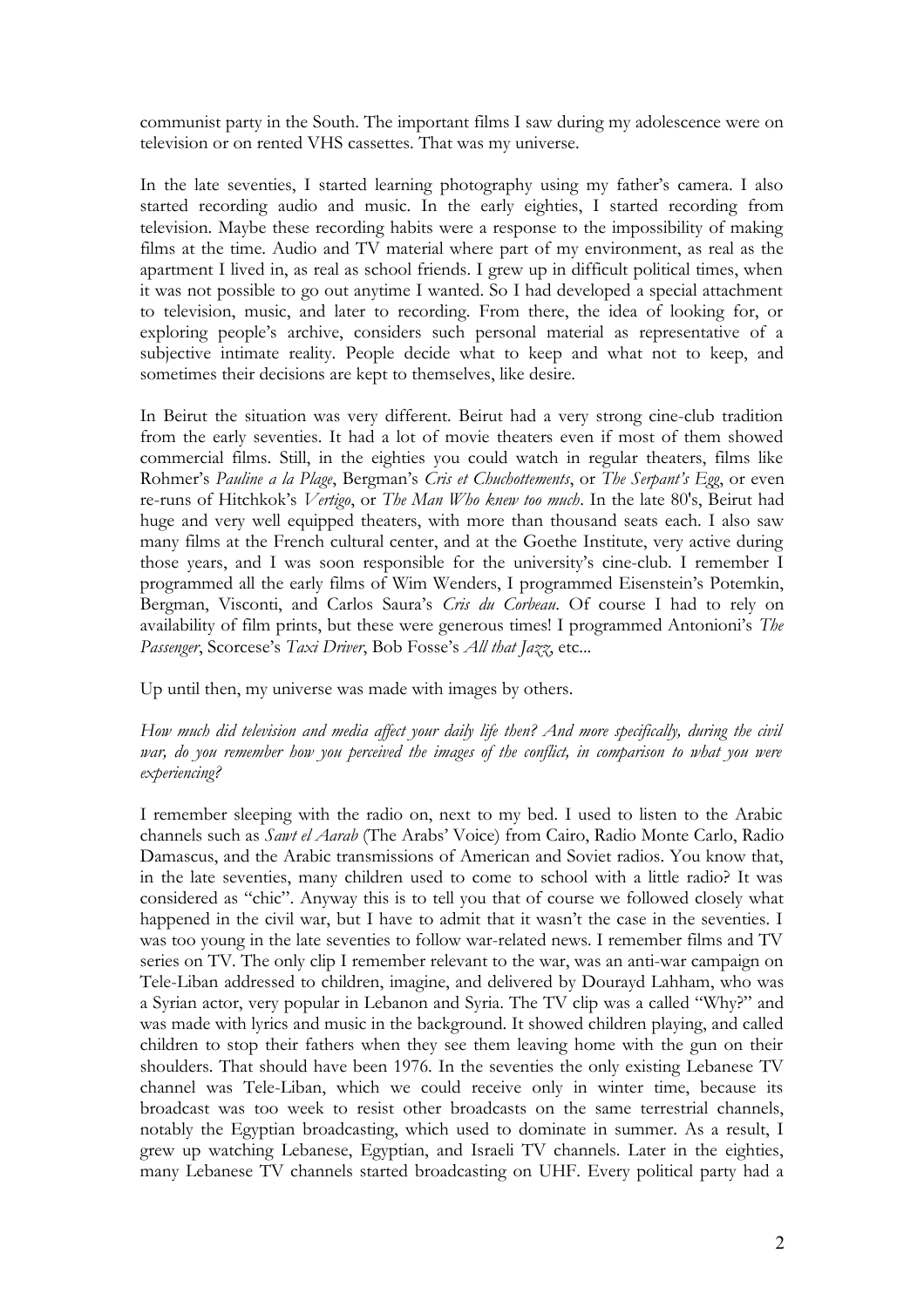channel. Their number reached fifty early in the nineties until the government intervened to regulate this and limited them to eight, I think. In order to make one's own opinion about a political situation, one would hear several versions of the news. We learned to read through the lines, and through the tone with which news was written. Even public television, Tele-Liban, was divided in the eighties, and used to have two versions of the news broadcasting from East Beirut, and from West Beirut.

But in Saïda, we lived the war differently. We lived it through the Palestinian presence, and the Syrian on-going control, and through clashes over power between all these different factions. The most critical war I lived was the Israeli invasion of Lebanon in 1982.

*Your work is very much related to Lebanese society and its recent history, through the questions raised (the traces of civil war, male homosexuality). Was there a generation of filmmakers and video artists before yours in Lebanon? Could you tell us if any artists, from Lebanon or from other countries of the Middle East, have been important to your artistic practice? Did you find alternative forms of discourse and representation compared to an international art scene dominated by a majority of "Western" artists?*

Maroun Baghdadi and Borhane Alaouie are considered the pioneers of "cinema d'auteur" in Lebanon. They worked in film not in video. Later, Randa Chahhal and others started making films as well. In the late eighties, I was close to Mohammad Soueid, who was then a film critic. After I left to NY I learned that he produced a video. When I saw it, I realised I wanted to return to Lebanon. His work was the only work that shared my concerns in film. It addressed Lebanon's society in a cynical yet poetic way. At the same time, I was influenced by many international figures mainly in film. People such as Godard, Bresson, Fassbinder, and Pasolini were my references. I was interested in Iranian cinema, particularly Abbas Kiarostami, and in Egypt, I was interested in the work of Mohammad Khan. My particular interest in video came later in the nineties, particularly after I visited Videobrasil in 1996.

I was never interested in Eastern and Western dichotomy, and I considered myself as part of an international group of artists. I just happened to want to live in Lebanon.

#### *Can you tell us more about this video by Mohammed Soueid, that you discovered when you where studying in New York and made you feel the necessity to return back to Lebanon?*

First I had met Mohammed Soueid when he used to be a film critic in As-Safir daily in the early eighties. I was back then responsible for the American University of Beirut cine club, and I was programming films that I could find on 35mm in the Lebanese market. Sometimes I used to ask him for distributors' phone numbers, or even to suggest films that he knew existed on the Lebanon market. The American University of Beirut, which in 1983 acquired – thanks to the president Malcom Kerr's wife - two 35mm film projectors and donated them to the cine club. I lost touch with Soueid after my graduation. I learned later that he shot some super 8 films with Hassan Zbib that remained unfinished, and later did a documentary named *Ghiyab* (*Abscence*) in 1989. But this film was never released –until few months ago in summer of 2009- because of production problems. I left Lebanon in 1992, and met Mohammad again in 1994 when I was back for a training period at Future TV. I saw both *Ghiyab* and *Cinema Fouad* (1993), which marked me enormously. Mohammad's work was a mix of vernacular local language informed by Godard's late work and the urban music of Ziad Rahbani. Mohammad talked about actual Lebanon, in a modern way. It was humorous poetic and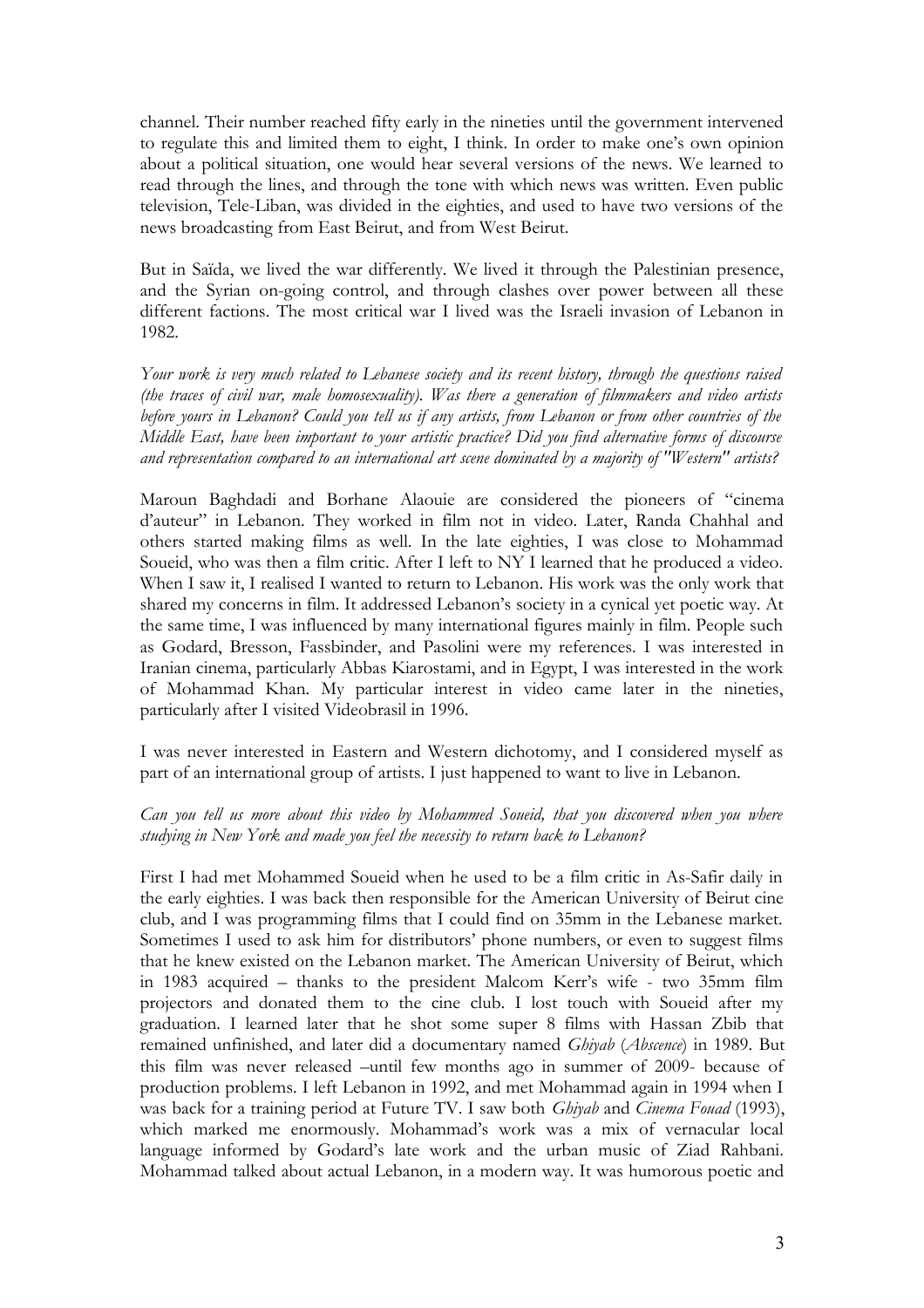critical. His works were improvised, in the sense that they were never pre-scripted. I saw Lebanon through this work, and realised how simple it can be to make films there. I didn't feel it was necessary to return, but rather possible to return. I had a preference to return to Lebanon, but was looking into how feasible it was to do so. *Cinema Fouad*, was a documentary set in the downtown Beirut, before the reconstruction project started, and centred around a Syrian transsexual character who worked as a servant at a modest family, *displaced* into this area. He was a former fighter, but at the same time, he was in love with belly dancing, and dreamed of having his sex changed. He considered himself a woman. It was this film that brought me back to Lebanon.

*We would like to evoke the influence Jean-Luc Godard had on your early works and more specifically on the importance of the film "Here and Elsewhere", released in 1976 and directed by Godard and Miéville. Godard questions how to make a film on the palestinian resistance, film that will never be achieved: Until the Victory. Can you tell us how this film contributed to your own personal reflexions?* 

I had seen so many films about Palestinian struggle in Lebanon, and it was the first time I saw a film that criticized it as much as it showed sympathy with the Palestinian cause. How *Until Victory* became *Here and Elsewhere*, was precisely what I was interested in. Godard was reading through many Lebanese minds, he was able to see how victims could become aggressors, how a just cause could cause violence such as terrorism, referring to the 1972 Munich killing of Israeli athletes. For me, Godard provided a way to look at a cause that I supported, and that left me with deep scars at the same time. He made me look differently at militant songs that moved me as a child, and that I sang and loved, although I never believed the words in them. I think Godard unmade the structures of narratives of Palestinian resistance and dissected them in a brilliant way. This is why the film announced the end of militant cinema, the Dziga Vertov experience, and announced the beginning of a more horizontal, and critical look at political discourses everywhere, tying different phenomena together in order to understand them, and get the global picture. On another hand, he makes us aware of the role media plays in mobilisation.

### *Reflection on the photographic image and its devices occupies an essential position in your work: did you practice photography before starting to film?*

Yes, I practiced photography in the early 90's, and I taught photography at the American University of Beirut starting from 1990 to 1992, and later in 1996. But I never considered myself a photographer. I developed further this interest and practice. But photography, its history and current practices, is a universe in itself, and at the same time, it is a mere tool, like pencil.

### *Is cinema for you a privileged medium that allows one to confront the question of the passage of time, compared to photography for example?*

Differently from looking at a photograph, a film clearly unfolds with time, so one needs to sit through it to grasp it. When I watch a good film, it leaves me with an emotion, like the smell of an ambiguous subtle perfume, like a new encounter that comes back to mind, even haunting you. I am not saying that this cannot happen with photography, because it may, but its impact is more visible in film.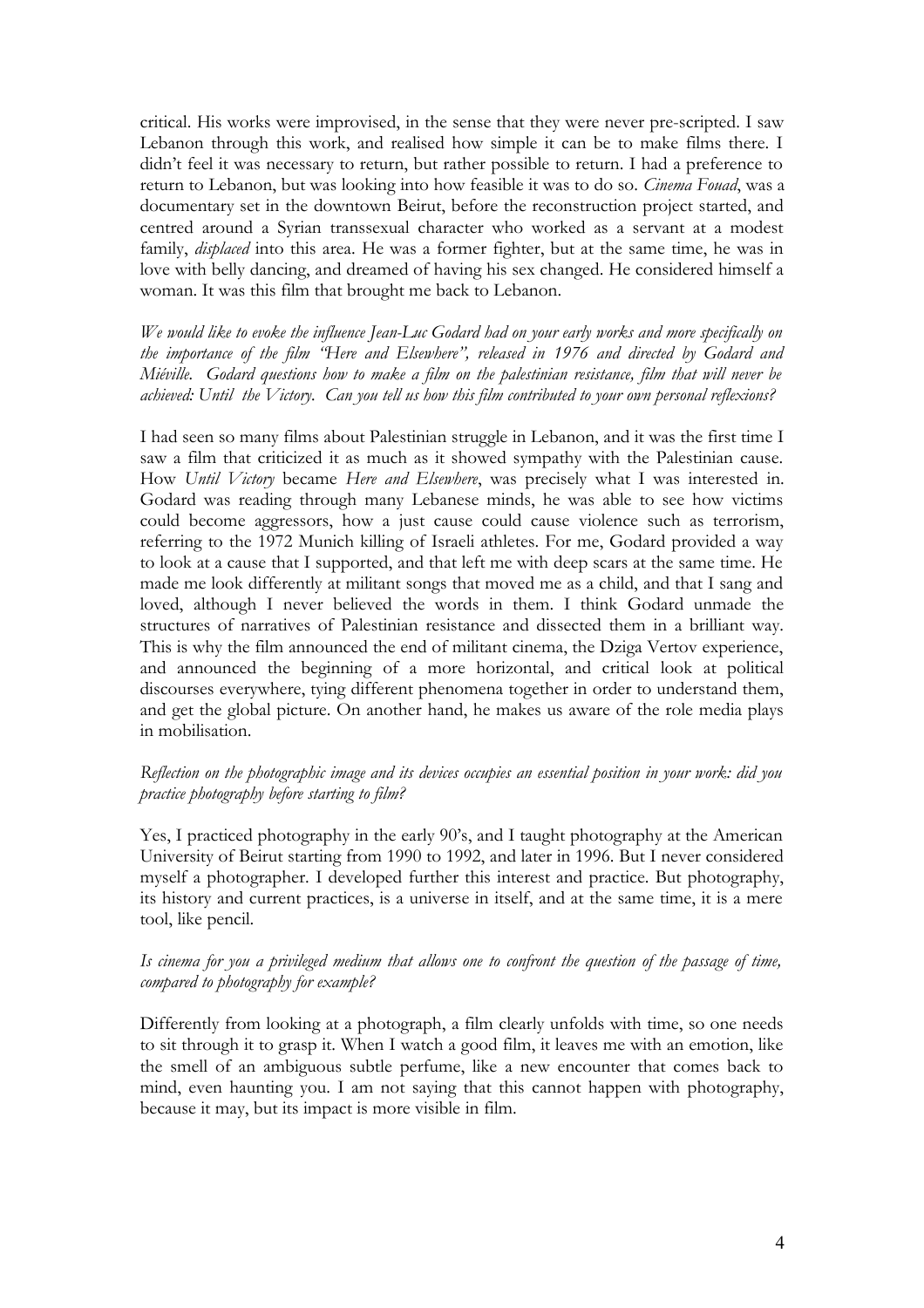*When you started making your first films, were you practising other mediums at the same time (such as photography, installation…)?* 

Not in the beginning. In school in New York I did photographic projects, and later in Lebanon, I made two projects. The first was in 1998, and was entitled *Another Resolution*, a photo and video installation based on studying gendered and often eroticized postures of children in studio and family pictures.

The second project was an intervention in the public space, on the seaside in Beirut. It was a video playing on a small monitor fitted inside a square-column and placed on the side walk of the seaside. The work was entitled *Monuments of Desire: The scandal*, which was later removed upon the request of a local authority, for what was thought of as improper content. I admit that this incident reduced my interest in working with public space, which I found so complicated to work in.

I tried to show a version of the "Image + Sound" serie in an installation form at a gallery called *L'Entretemps*, in 1995, but I wouldn't say it worked. Galleries were still uncomfortable with showing video. Many people told me they used to go to the gallery and find the video not working. They had to put it on themselves if they were interested. These were pre-DVD times, so even if the tape was on, there has to be someone taking care of properly rewinding the tape and re-playing it. *Another Resolution* (1998) was conceived as a two-channel video installation from the beginning. So there were two screens installed facing one another. The Goethe Institute in Beirut had generously lent me the space of the auditorium, which I transformed into a large corridor with a rear projection on each side. The videos showed life size men and women facing one another re-enacting poses inspired by children's poses. I needed this *dispositif* so the project had to be physically, an installation in space. My interest in making a video installation wasn't formal at all. It was a solution that enabled me exhibit a non-narrative set of videos in space, and relating them one to another.

### *When watching your first films, we get the feeling of watching the progressive birth of a specific aesthetical universe. Would you say that this period holds a particular place for you, as a time of experimentation and research that allowed you to assert your own esthetical language?*

I like to call this early period, my morning period. I had to wake up early to be in the TV station at 7 AM, because I produced a morning show. I made these experimental works and showed them on TV (it should have been surreal to see something like *Teach Me* in the morning—after or before a cooking show, or a health report). But in a way I like that. I also like to call these works, my morning period, because they came first in my career, like the morning of something. I think this was a period where I wasn't sure where to go. I had to write, film, and edit quickly, therefore spontaneously. I needed to know myself. I had many interests, but practice was something else. I believe it took me until I started the photographic research with the creation of the Arab Image Foundation, to have a more consistent practice.

With time, I moved away from formal research. Today I define my work as one that is based on fieldwork, like an excavation in a location. So for me, starting a film project is almost a performative gesture, almost an intervention in a location that turns this location upside down, to an extent that the location isn't the same after the film is over. This applies certainly to *In This House*, and to my latest work, which takes studio Scheherazade as site. I am still very interested in formal aspects in a film, but those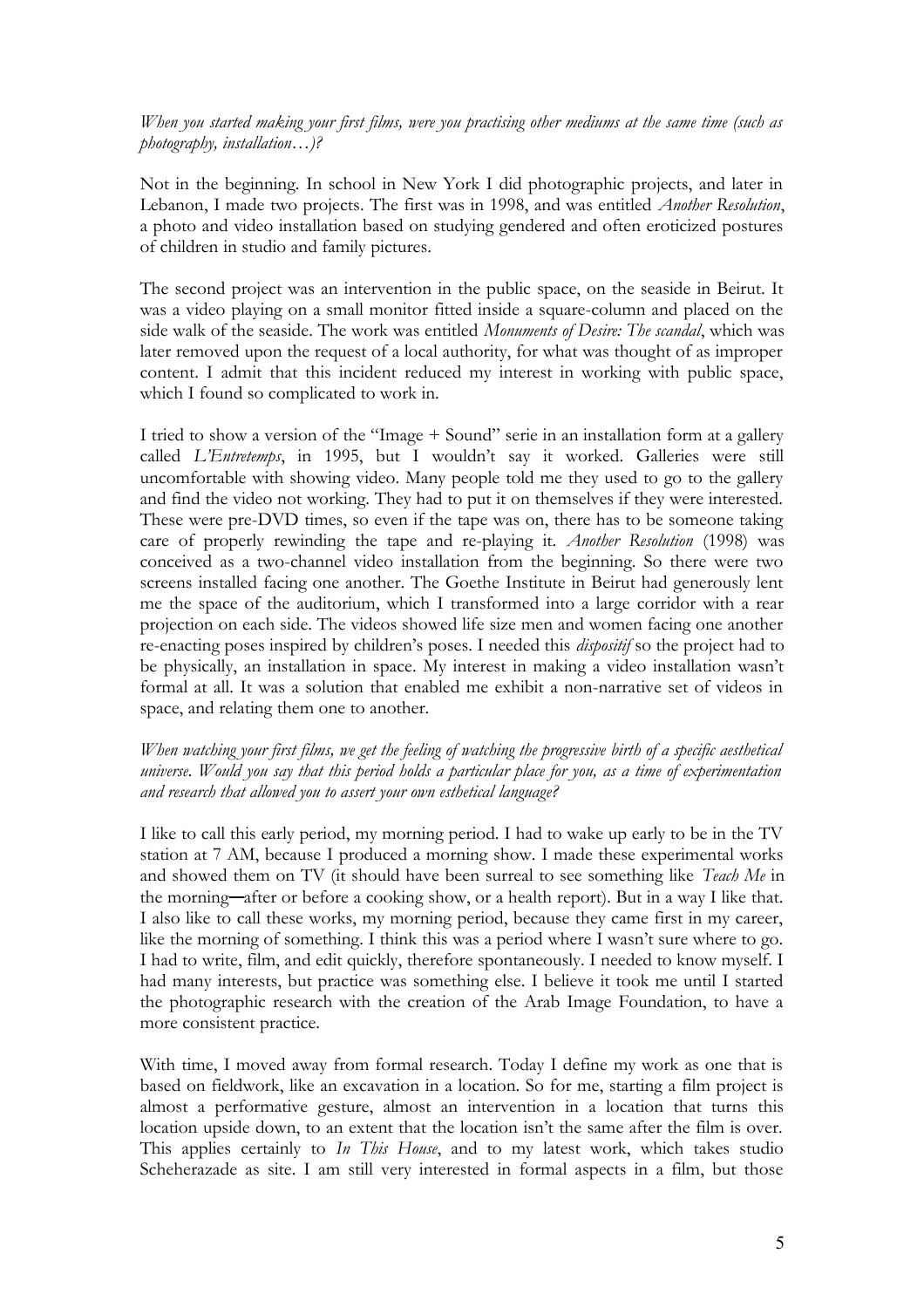aspects are today used in the service of a gesture that goes deeper into our actuality. It is a gesture that starts outside the film, and that carves a place for it in the living.

# **REFLECTION**

*If the form of this short film made in your early days seems rather classical, you already disrupt the cinematographic codes of documentary and fiction, notably through the presence of the mirror and photography (like a first step towards the question of representation and the status of image). Could you tell us what Reflection represents in your progression as a film-maker?*

I conceived this work part of a series on image making, but did only five. The first of which is *Nour*. I thought of it as an excerpt from a longer script that I never completed. The excerpt is an itinerary of a young boy going from home to his father's place of work, through the alleys of an old city. He gets distracted when he encounters an older boy playing with a mirror. I imagined the plot of the mirror, and I wanted to start from there. I gave the mirror to the boy, and I asked him to walk around with it, and this is how the film was made. Looking into the frame of a mirror is a way of making images without recording them.

Through a mirror, millions of images pass unrecorded. I just wanted to explore this idea, and also take it as a pretext to film the old city of Saïda. It is still a film I like. It shows my interest in working with non-professionals, in totally improvised plots. I don't like to corner it in the discursive question fiction-documentary, because it is neither one. It is not a documentary because it doesn't tell us anything about any of the subjects; neither people, nor place. This is a fiction that uses a family - a mother and her two children and their cousin - actors in a district where they lived. I would say it is a fiction that melts well with a place until it becomes almost part of it. I was strongly influenced by Iranian cinema, particularly the work of Abbas Kiarostami. I had interviewed him in 1992 for a New York based magazine: BOMB. I had also interviewed Mohsen Makhmalbaf, and Jafar Panahi later. But this is to tell you that I was impressed with how Kiarostami weaves fictive elements with reality on the ground.

There are few stills of the boy's mother in the film. She is absent except from still images. I like this cohabitation between images from different orders, different regimes, in the same world. I wanted the mirror to sum up the origin of photography. Next to it, is the iconic landscape of the city; images of martyrs on the walls, religious signs, pictures of an absent mother, and video games simulating a virtual digital order.

The idea of image making more than representation was central to the script. It is central to media studies, which was my field of study. The idea of blinding came later after we started filming. I developed it and pushed the film in that direction. In general, I am interested in how and when people decide to make images. I am interested in how they relate to their images, when they decide to throw one away and keep one in their wallet, or now on their cellphone. And this is different from an interest in representation, which is normally a cultural studies interest that is much less in my work.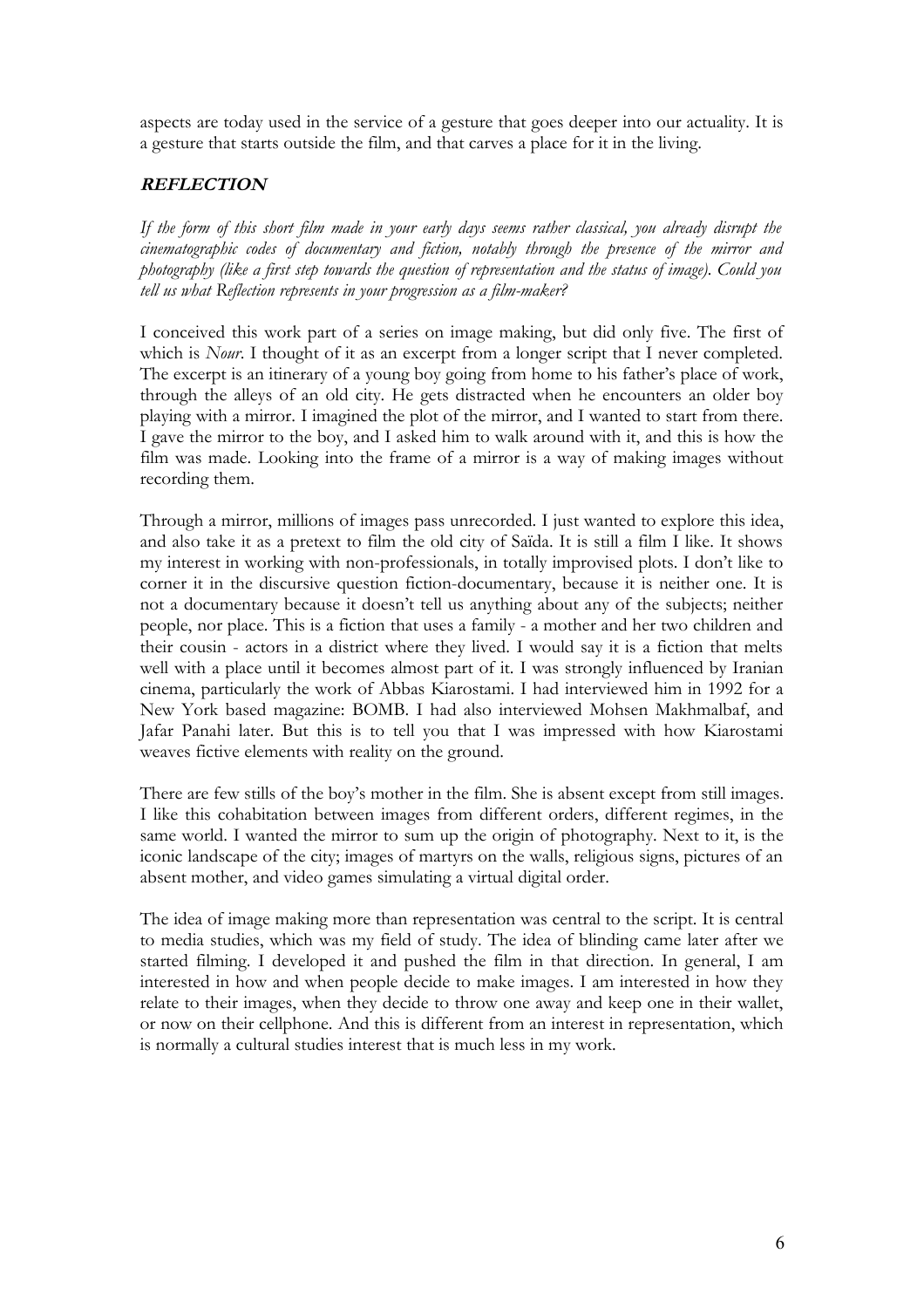# **TEACH ME, COUNTDOWN and SINGING, MOURNING PHOTOGRAPHS**

*"Teach Me", "Countdown", and "Singing, Mourning Photographs" are part of a series of 7 short films entitled IMAGE + SOUND. In what context was this series of video art essays made between 1995 and 1996 produced? How do these films relate to one other, except from the context in which there were realized and produced?*

*Image + Sound* was a series of short episodes that I made weekly for the morning show I used to produce. Each of the episodes used to take one week to be made; including one day of shooting in one location that I used to chose the day of the shooting, and few days of editing. The series was conceived as an exercise that I imposed on myself around the theme of television. I was fascinated by how television encounters people's intimate spaces, anywhere, everywhere in the world. *Image + Sound* was based on a strict discipline, which started with choosing a location for filming, where I used to go one afternoon, try to make a portrait of that location, sometimes with an actor, sometimes without an actor. After this shooting session, I used to go back to the archives of Future TV, where I worked, and used to look for images TV rushes that enabled me to twist the meaning of what I shot and create a third meaning. Godard's work had a strong influence on this serie *Images+sound,* and particularly his *Histoire(s) du Cinéma*. This is clear in the layers provided by the editing, the appropriation of archive material, the manipulation of speed, often with words typed on screen.

I was the executive producer of the morning show *Aalam al sabah*, which was part of the news department, and had its own camera crews and editing suites. My work between 1995 -1997 was entirely produced using the technical facilities of this TV unit. So I wouldn't call this collaboration because television wasn't in a position to approve or disapprove what I was doing. In fact I shot all these works with news crews, and edited them myself after midnight, and I decided to put them on the air as part of my program I used the same actor, Bassem Mughnieh, who was an intern at Future TV. He was still in acting school, and was looking for training. Today he is a known actor. I normally like to use someone who is around. I don't do casting, and prefer to work with people I know.

There was no money involved neither in the making nor after the broadcast of the works. These were moments "stolen" from television, and not produced by television.

*These 3 films seem to be built a lot on the editing process, by combining various elements such as television archives and sequences you shot yourself. Can you tell us a little more in detail about the preexisting material with which you composed "Teach Me" (televised images, movie dialogues) and its sources? Where did the archive pictures come from for example? How did you watch them and select them?*

I used to look through the archives of WTN (Worldwide Tv News,) to which Future TV was subscribed. I looked for iconic images of all types of risks, threats, tragedies and wars. So this search came only after I made my improvisation in a specific site. As I mentioned before the series was conceived as a crossover between two times, Beirut time, and TV time. In *Teach Me*, it was further a crossover between different iconographies, different types of violence. The mosaic in the Beirut church presented Pilates washing hands, and the TV rushes showed one of the most iconic images of the Vietnam War. The mosaic was perforated by bullets during the civil war, due to its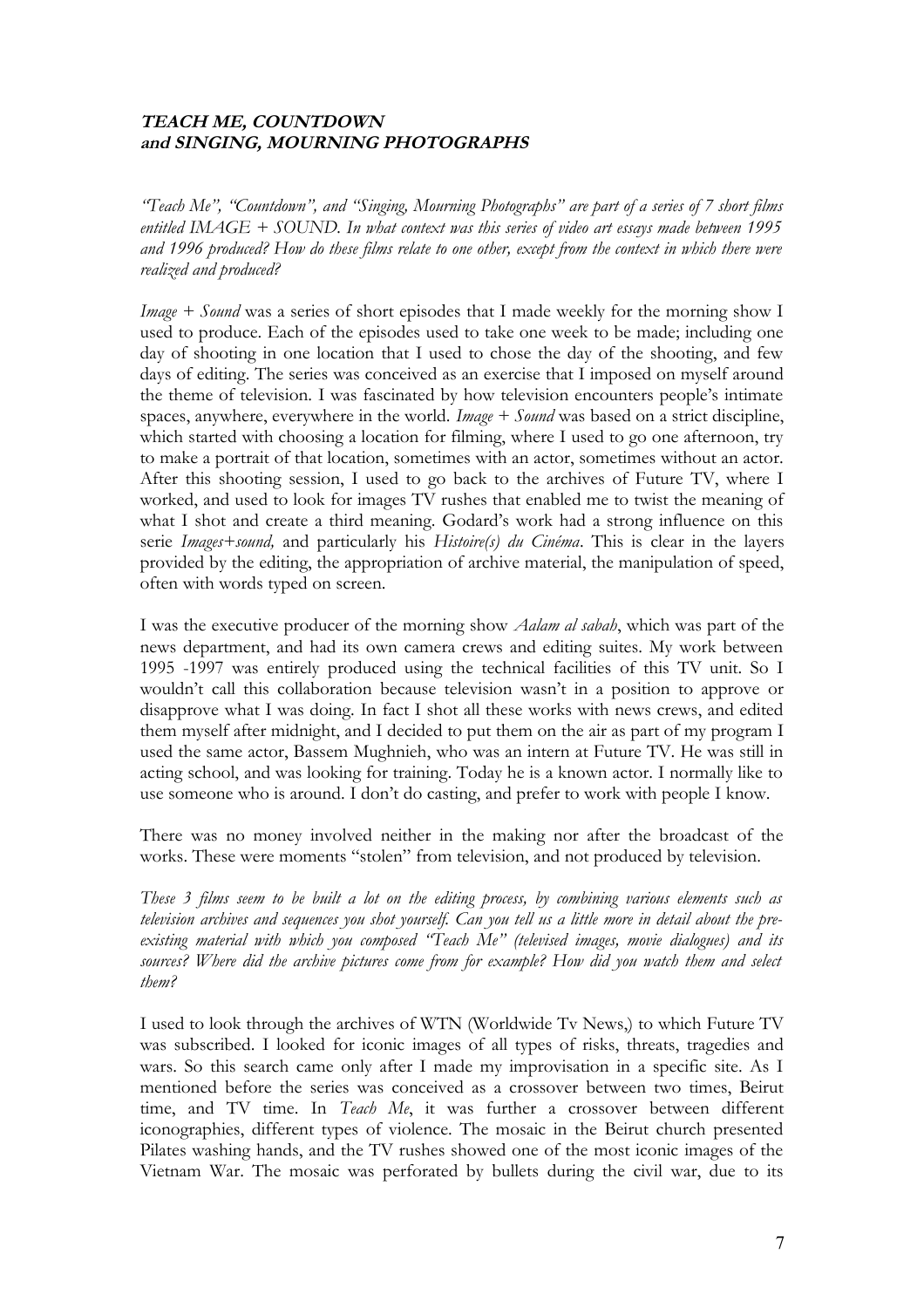location on the demarcation line in Beirut.

*In the film "Teach Me", we sometimes get the feeling that you shot the scenes with the actors according to the sound of the musical. How did these two elements combine?* 

In this work, different backgrounds came to converge in one narrative. First, comes the location the church and the actor's re-enactment of the iconic gesture of Virgin Mary. In a second stage comes TV news, and in a third stage comes the sounds of this old Egyptian musical. I particularly have affection to the soundtracks of Egyptian old films. I used to watch those films on radio *Sawt el Aarab* as a child.

*The church frescoes have a lot of importance in this film: they reveal the passage of time and the traces of war, and thus evoke the violent confrontation of ancient and modern history. Could you tell us what exactly this place is, and if it holds a specific meaning?*

This is the Greek-Orthodox Saint George Cathedral, located at Nejmeh square, aka the parliament square in downtown Beirut. The church was built in 1767, but was severely damaged during the civil war, and was later restored in the late 1990's. When I did the video, it had just opened for public before starting the reconstruction works. I wanted to see it, so I decided to take the film crew there without having any expectations. It is a highly charged location in Beirut's contemporary history, not only past meeting present, but this is a square that religious and legislative powers occupied, and this is a star shaped plan that couldn't be implemented because of the power of the church, otherwise the church would have been destroyed. Imagine "Place de l'Étoile" in Paris, missing one avenue because there is a church blocking the way.

The iconography on the walls of the church dictated Bassem's postures. The hands had a strong presence in the frescoe as so while looking for rushes in the archive, I was looking for more hands to open up the reading of gestures. Hands have to do with violence, with giving a sign, with power, with greeting masses, with love. I wanted the gestures to travel a wide spectre of interpretation

*"Red Chewing Gum" (made in 2000), "Teach me" & "Countdown" all deal with the subject of male homosexuality. In the relation to the model, and in the aesthetic of the sequences, we perceive – through gestures, looks, postures & relationships to objects – a distant approach to the question of the love relationship. Could you tell us about the way you work on the representation of desire in these three films? And in a more general way, what place this question holds in your work as a whole?*

*Red Chewing Gum* clearly addresses a relationship between two men, whereas the other two works evoke an interest in representing a male universe, alluding to -but not clearlyhomosexuality. This is visible through the way the main character is filmed. It is only later that I addressed this subject directly while making *How I love You*, and *Crazy of You*.

*One senses a kind of obsession for passing time as well as a certain idea of loss in Countdown. This concern is also apparent in "Teach Me" and other later video works like "Red Chewing Gum". In "Countdowns", it is said: "I write to remember". But what about images, those made by others, those that you create?*

I believe that we forget moments if we don't take notes of them, or pictures, etc… this is why I make films. In a way I keep track of myself, my point of views. However in the context of *Image + Sound*, this is all an exercise, except you're right about the idea of loss.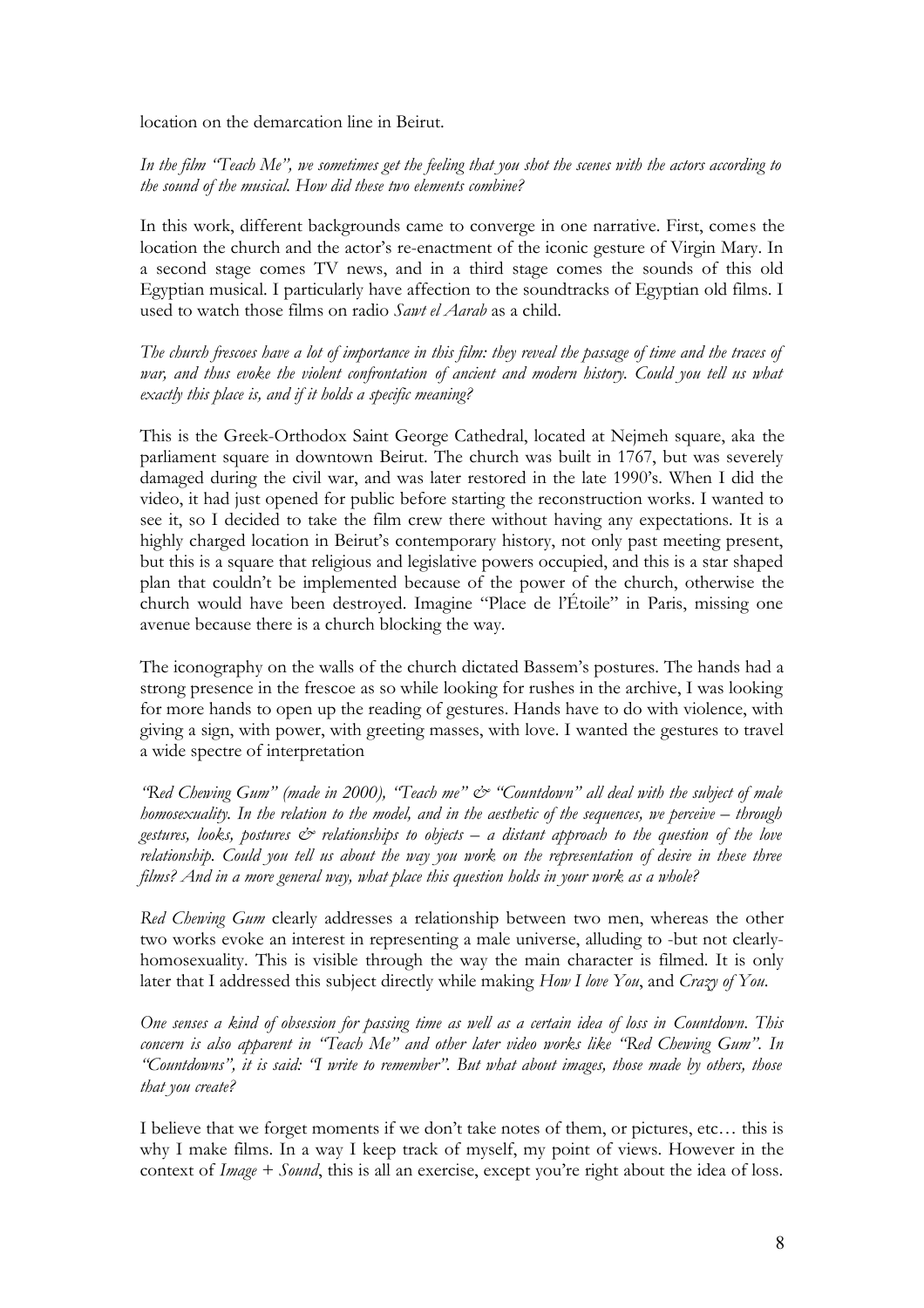There is a sense of an absence in these films. I wouldn't put so much weight on that, and mostly I wouldn't compare the series with *Red Chewing Gum*, which came 4 years later, in a completely different context, with a different level of writing and of personal involvement. *Red Chewing Gum* is also a work I shot myself, after I left television. So I was more in control of what I was filming. In Red Chewing Gum, I was literally putting myself in the picture trying to capture fleeting time, looking at myself aging, at and my images aging too. I looked at love fleeing me with the failure of an important relationship in my life. So it was a moment when I was trying to re-invent myself, and this is where repetition comes from.

*Your work is partly centered on the notion of collecting as an art practice. Besides, you are also a co founder of the Arab Image Foundation with some other artists in Lebanon: what led you to this project and what are the interferences between your involvement in the foundation and your own personal researches?*

In 1997 I was involved in the creation of the Arab Image Foundation, and very quickly I started a wide research that included travelling in Syria, Egypt, Jordan and Lebanon looking for photographs and trying to convince people to donate them to the Arab Image Foundation; not an easy task at all! Yet in two years, I was able to compile, primarily with Fouad Elkoury and Yto Barrada - both members of the Arab Image Foundation - more than 20000 photographs on different supports, negatives of different types and sizes, and prints of different types and sizes. From the beginning the mission of the Arab Image Foundation was one of photographic conservation, but none of us – founders- was a specialist, we were artists. And whatever this loose term meant had implications on the evolution of the experience of the Arab Image Foundation.

In its first mission statement written in 1997, the AIF announced itself as an institution for the preservation of photographs in the Arab region, an institution that is active in collecting photography. At that time the AIF had zero pictures in its collection.

We had to come up with a term that would accurately describe the situation, accurately describe what we were, accurately and constantly describe the changing mission of the foundation, and accurately describe our relationship to art… We started referring to the collection as an expanding collection, communicating the idea of feeding the collection with new elements. We also started to mention it in the mission statement that the collection is generated through artist and scholarly work, hence making it clear that what we are interested in, is not only sitting on a collection, preserving it and making it accessible; but in fact what we are interested in is encourage site-specific, scholarly or artist's work, that would expand our collection in numbers and in types, (images made to serve different functions). We want to collect and we want to know how photography was used by people, and we want to know what it led people to do, what dynamic it produced and what it inscribed in society. Talking about photography in this part of the world is talking about modernity and society, about a period where the speed with which change was happening was unprecedented.

The term "archive" is an extremely loaded term, and it communicates a total reposing entity, while collection carries in it the process of selecting, and picking different elements, and that is more suitable to describe what the Arab Image Foundation is. One day this project of collecting will stop, so it is then that we could announce it as an archive of all those experiences.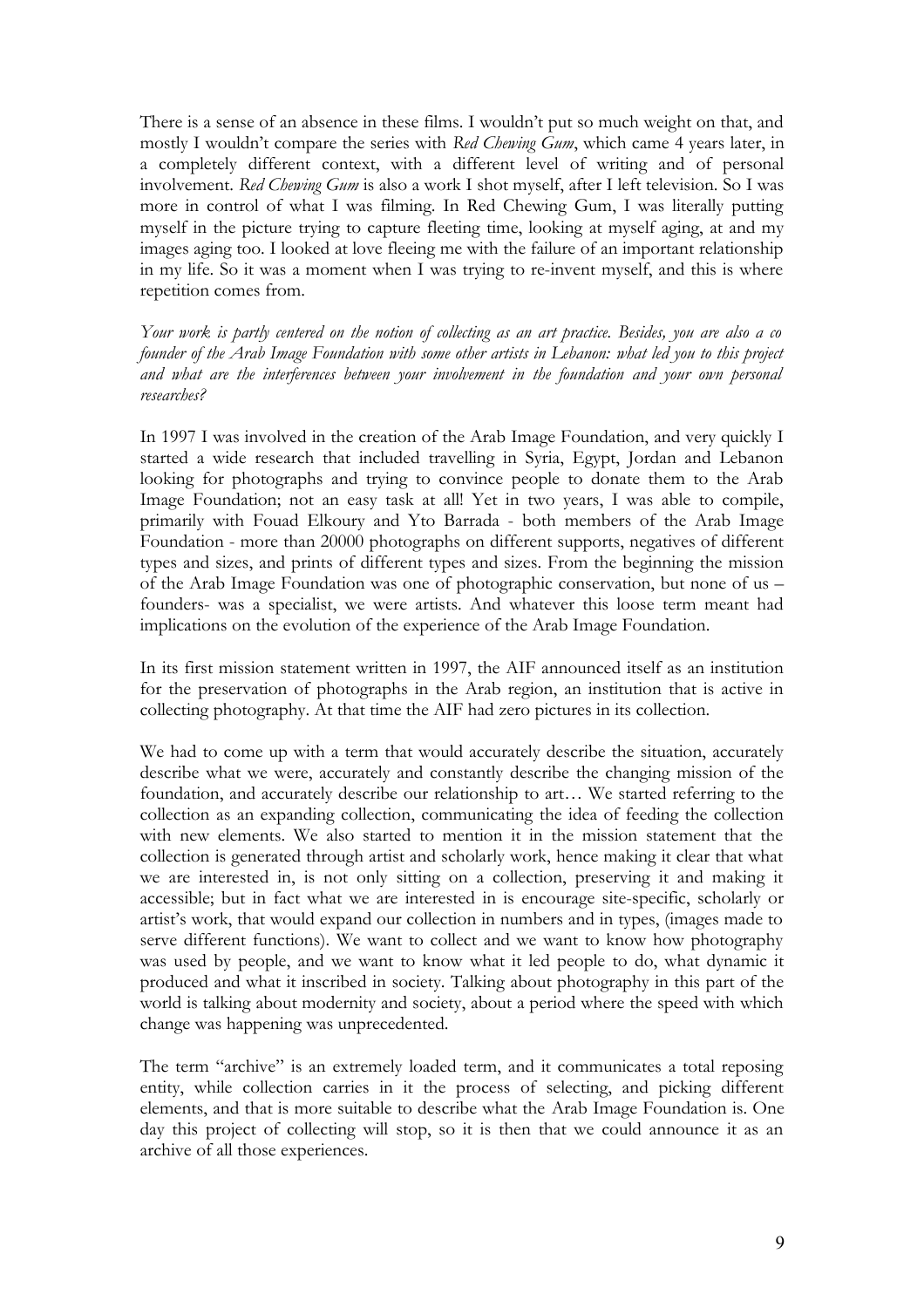The history of the civil war is a question that seems determinant in the artistic field in Lebanon, like if there were an urgent need to testify and keep traces of what happened.

## *What can you tell us about the emergence of an artistical scene in Lebanon that seizes that question of collective memory at the beginning of the nineties* (Mroue, Joreige, Raad ...)?

Thanks for allowing me to clarify many confusions, and misunderstandings around works from Lebanon and the civil war. In the early nineties, I used to have a reaction to making work on the civil war. I was part of a marginal movement that was interested in talking about issues related to the postwar daily. That was mainly a reaction to many representations of the civil war in film, particularly in the 80s. We, as artists, felt we were prisoners of that topic-that is war-especially that these film-works came too early to have enough distance to understand anything substantial about war. So they used it as a set to talk about love, confessionalism, class issues, etc.. anything. Towards the second half of the nineties, many of us, notably Rabih Mroue and me, were tuned to criticize how "we", citizens of this place, have been dealing, or reacting to the Israeli occupation of south Lebanon. We were starting to criticize the discourse of the Lebanese resistance, and the launching of the Islamic resistance. I was interested in how the state had created a seeming consensus on essential issues and conveyed a sense of "fake" national unity, facing the threat of the enemy. All that had no direct relation to the Lebanese civil wars. This essential distinction had to be made because what I am interested in is how the state used different wars to propagate a national unity that does not stand.

Since the seventies, there were overlaps between the Israeli invasions of Lebanon (namely in 1978 and 1982) and the Lebanese civil wars, partly because the Palestinian resistance was active on both fronts, and partly because the Lebanese Forces were at some point supported by Israel. Researchers, historians, and artists interested in fieldwork will face a main difficulty while working on the war subject. There are very little public documents available, so one should rely on third sources, otherwise on oral history and read in between what is said to assess the situation. There is a main difference between working on the subject of the Israeli invasion, and the Lebanese civil wars. The first makes people be proud of saying that they have carried weapons in order to defend their country against the Israeli invaders, whereas they would be less tempted to say that they carried guns and killed other Lebanese people, even-though there is an amnesty law that protects them since the Taef Accords in 1990. Yet the issue isn't a legal one, but moral, and social. Once this difference manifests itself in research, one cannot treat documents and testimonies coming from here and there in the same way. Documents might relate to events that have historical overlaps, yet they have to be interpreted differently. This is why I am not surprised that the first attempt to make art that touches directly on the histories of the civil wars in Lebanon was playing with fiction. Walid Raad's Atlas Group Project was announced in 1999 with important videos such as *The Dead Weight* of this *Quarrel Hangs* (1999), and later Hostage: *The Bachar Tapes* (2000), before he designated them as part of the Atlas Group archive —an imaginary organism interested in producing and compiling and studying all types of documents from the Lebanon civil wars.

The debate on the civil war within art practices, questioning histories and testimonies, the debate about memory and forgetting, started therefore in the very late nineties, particularly with Walid Raad in his two short video works, and later with Khalil Joreige and Joanna Hajithomas who did *Wonder Beirut*, another dialog with fiction; a story of a pyromaniac photographer who started burning his old negatives which he had taken of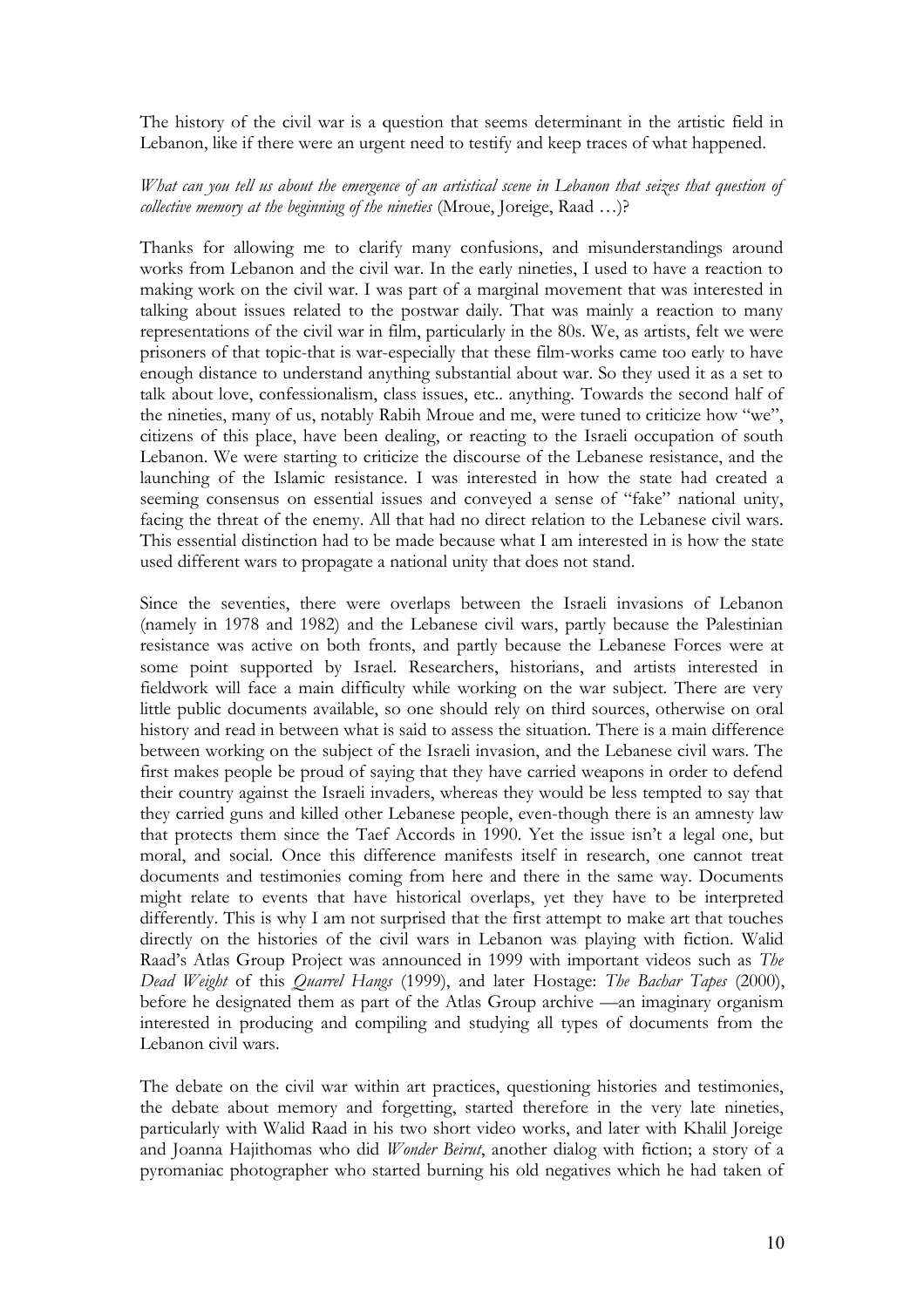Beirut before the war. What's striking about these works was that they relied on the war to talk about recording, and about loaded images, whether actual or mental, which Joanna and Khalil designated as "latent images". These works based themselves on lapses in the history of the Lebanese wars. In my opinion they evolved as if to say: we have lived a war the story of which we are unable to tell through conventional narrative tools, or that we cannot research using conventions of history. Whether conscious or not, these two attempts do not tell us anything specific about the Lebanon civil wars, but they tell us very much about the tectonics of writing history and recording, taking the context of war as a stimulus.

One of the consistent attempts in researching aspects of the civil war with a documentary approach came much later in 2003, with the work of Lamia Joreige, who is Khalil's sister, particularly in her documentary piece *Here and Perhaps elsewhere* (2003), where she walks innocently –even naively- with her video camera along the former demarcation line in Beirut asking people about someone who had disappeared in the eighties, and recording all kinds of reactions. Lamia's work is a performative one, and not only documentary. In 2007, Rabih Mroue made his piece *How Nancy Wished that Everything Was an April Fool's Joke* in which he focused, for the first time, histories of the civil war, basing himself on stories of battles as covered in the Lebanese press.

Living in Beirut, you are asked everyday, why do you focus on war in your work. The question comes often with dissatisfaction, and a desire to hear or see works that have nothing to do with war. The question itself comes with a confusion, not being able to distinguish between the desire to write history, and the desire to question its writing. The question comes with an assumption that the civil war is over, and often confuses Israeli invasions and the civil wars. Funnily enough, these voices very often do not realize how little was produced about Lebanon's histories including civil wars.

I am trying to say that there are works interested in the representation of war, whether fiction or documentary, and others interested in the tectonics of storytelling, writing history, and identifying and producing documents taking the war situation as a case or a base, because war is one of rare situations where notions of common logic collapse, and the notions of evidence in relation to documents and history have to be challenged.

*You mentioned the fact that starting a film is more like a performative gesture and that it is obvious in a film like In This House where seeking for the letter of a resistant buried for years in someone's garden becomes a whole event, and reveals tensions that you can still feel. Can this position of provoking or making things happen refer to a political dimension in your work?* 

This performative aspect applies to my recent works, notably works that were conceived as excavations. *In This House* has become emblematic of this approach, maybe because it is literally about digging earth, looking for a hidden objet. *In This House -* the video documents the search for a letter buried in a garden. But the video is not the work. It is a documentation of it. The work is originally an intervention in two personal histories. The first is one of a family that owns a house with a garden but doesn't know that there is a letter buried there since twelve years. The second is one of a former member of the Lebanese resistance, who once wrote a letter to a family that he had never met, and buried it in the family's garden without knowing if the letter was ever found. Before being a video, the work is about creating an overlap between these two histories that otherwise - without my intervention - would have never met. The work is performative from this point of view. It is an excavation, metaphorically and physically this time. In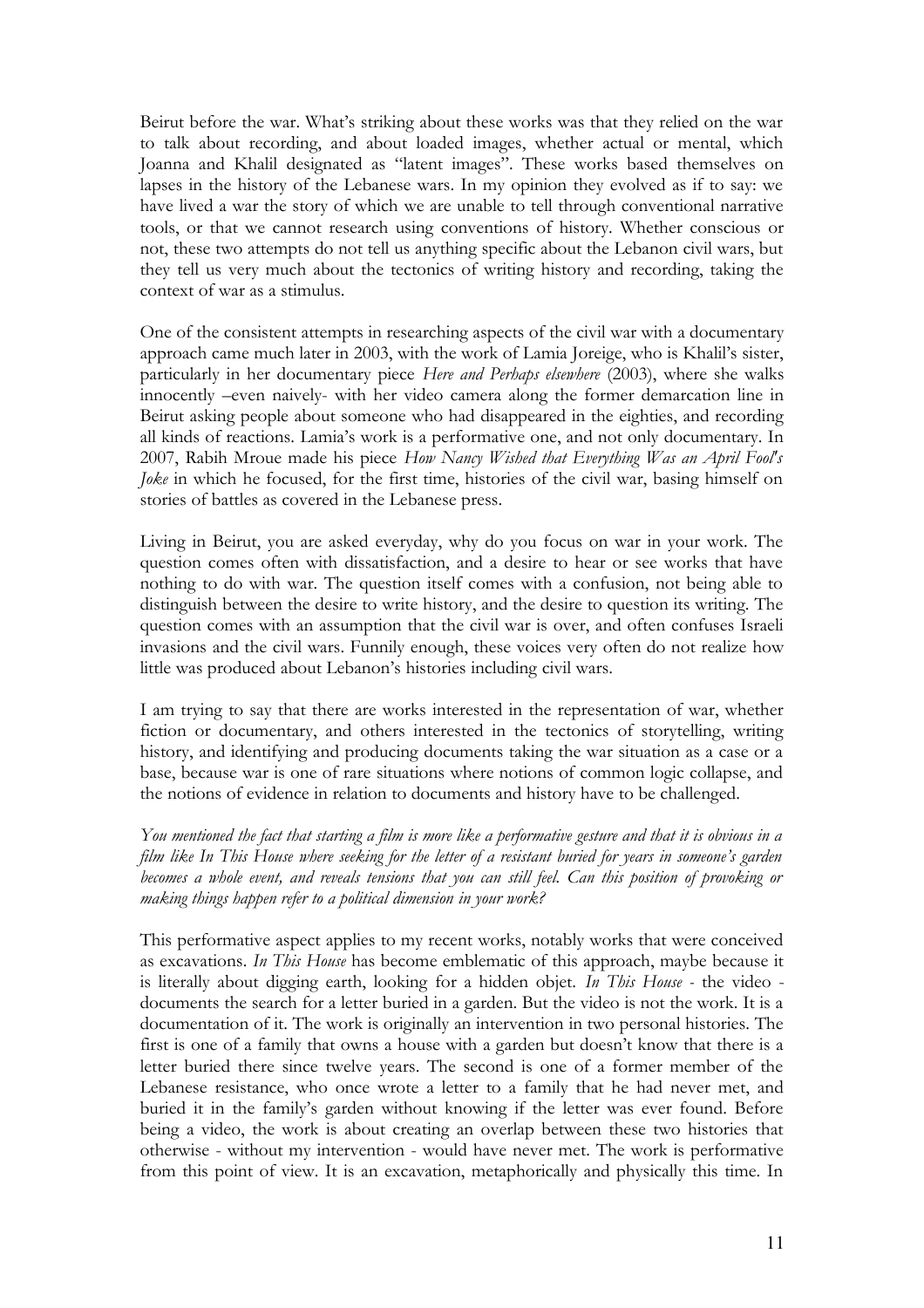November 2002, when I excavated the letter, something has happened to the life of this family. Since then, they know - whether they admit it or not - that those who lived in their house between 1985 and 1991 were not thieves, were not barbaric, but were fighters with ethics and with an extreme sensibility, at least this. And the earth in the garden knows that it lost one of its secrets.

The Madani project presents another intervention taking place in a photographer's studio, the Studio Scheherazade in Saida, which was opened in 1953 by photographer Hashem el Madani. My work on this material started in 1999 when I met Madani. I was interested in him because he was not the perfectionist photographer. Contrary to what common fine art photography looks for, Madani had produced many images that would look poor from the perspective of fine art photography. Compositions very often disregarded what's happening in the background. He framed his picture simply by putting his subjects right in the centre of the frame, and rarely cared for any mannered or excessive lighting. But Madani did all his best to expand his business, to take as many photographs as possible to expand his address book, to hook up potential clients and make them part of his growing archive. He took pictures in the studio, and went out to the public space seeking potential clients in the public space or the place of work. He photographed in the day, and developed films later at night, seven days a week. He took pictures of weddings, burials, circumcision celebrations, festivities, demonstrations, and even went out on trips with those who wanted to have a photographer with them on a trip. He cared to have the people who appeared in the photographs visible, and the prints well developed, but wanted his prices to compete with other studios in town, so he privileged the 35 mm camera over heavier photo gear, and relied on this format for most of his outdoor photography. Few years after I met him, I realised my interest in researching photographs was shifting, and that I was not looking for individual images of particular significance only, but rather I was looking to understand how Madani worked and how he made his choices. I was interested in how he used his studio, how he treated his clients, and what kind of transactions took place there. I was also trying to understand why did this profession die, and was trying to see if there was any room for any intervention in his life and career. This is how I decided to take the entire studio as a target of an intervention that aims to look carefully at the studio's archive and try to come up with projects, exhibition, publications and videos that would raise issues relevant to photography and society, shed light on the practice and life of a photographer, and allow him a decent income. Studio Scheherazade still exists today partly because of an art study project that takes care of describing a collection, preserving it and considering it as a capital and as study material at the same time.

The gesture, or the intervention makes the work interact with life as opposed to describe it, or react to it. I don't necessarily describe it as political, although in some cases it is, but not because of the path I take, but because of the site of the intervention. .

*The title of one of your recent personal exhibition Earth of Endless Secrets at the Sfeir Semler Gallery, and the Beirut Art Centre could evoke the archaeological approach. Can you tell us about the original background of this inhibition, its concept and the fact that the archaeological approach seems to be a guiding principle in your work?* 

My work is an expanding universe with characters that reappear (which I am part of), places I revisit, and cases that I study, and which sometimes are put on hold to resume working on them later. In 2004, after my exhibition *Unfolding*, at Portikus (Frankfurt), I realised how my work was getting more and more interested in the "objectness" of